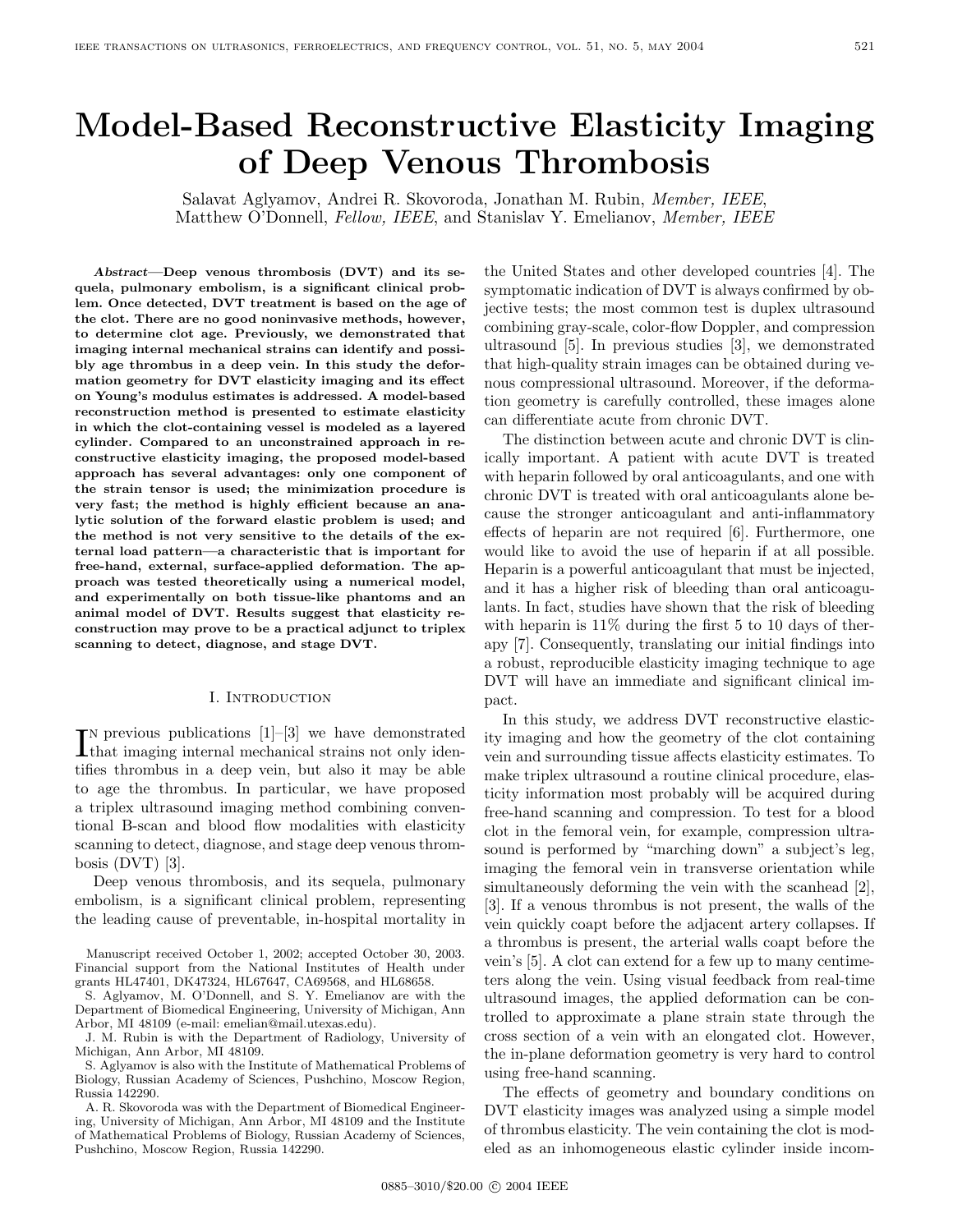pressible surrounding tissue, where the Young's modulus of the object (clot, vein, and surrounding tissue) is assumed to be an unknown function of spatial coordinates. More precisely, the vein containing the clot is approximated by an inhomogeneous cylinder with modulus being only a function of the radial coordinate. After developing this model in Section II, we demonstrate that uncontrolled in-plane deformations can lead to greatly reduced contrast in normal strain images. This result strongly implies that strain images alone cannot differentiate acute from chronic DVT if the in-plane deformation is not carefully controlled.

Using this same model, we also derive the solution to the forward elastic problem for an arbitrary planar deformation (i.e., superposition of uniaxial and shear loads). This general analytic solution then is used to reconstruct the unknown Young's modulus of the object in a region of interest (ROI) based on the iterative comparison of theoretically predicted and ultrasonically measured longitudinal strain tensor components. The Young's modulus distribution providing the best agreement is assumed as the distribution of elastic properties inside the clot, vein wall, and surrounding tissue. This reconstruction procedure can overcome the limitations of strain imaging for an arbitrary in-plane deformation.

The proposed approach is tested first using numerically simulated inhomogeneous objects modeling the clot. Maps of the longitudinal component of the strain tensor are input to the elasticity reconstruction procedure. Reconstructed elasticity images are shown to closely match the initially prescribed elastic properties of the vein wall, clot, and surrounding tissue.

The reconstruction procedure then is tested using measured maps of the longitudinal component of the strain tensor acquired from tissue-equivalent phantoms approximating the three-component clot model in which the vein contains either an acute (soft) or chronic (hard) clot. The reconstructed Young's modulus distribution is compared with the results of direct measurements of the elastic properties of the phantom materials. Again, reconstructed elasticity images closely match predictions.

The reconstruction procedure is tested using longitudinal strain tensor fields measured in an animal model (Sprague-Dawley rats) of DVT. Results of reconstructed relative elasticity distributions clearly show that acute and chronic clots can be differentiated. The paper concludes with a discussion of the applicability of the proposed reconstruction methods to triplex scanning procedures to detect, diagnose, and stage DVT in the clinic.

# II. Theory

# A. Forward Problem

Elasticity reconstruction can be posed in many different ways. In general, all displacement and strain components are needed to reconstruct the spatial distribution of the Young's modulus [8]–[11]. Unlike many other ap-

plications, however, the geometry for DVT reconstruction is well defined. The shape, location, and margins of the vessel containing the clot are well-known from B-scan images. Therefore, a model-based approach with a reduced set of unknown parameters may prove useful for this application to reconstruct the spatial elasticity distribution over a small ROI containing the vessel with the clot.

Here we assume that the clot-containing vessel can be modeled as a long cylinder (i.e., cylinder length at least several times larger than the cross-sectional diameter of the vessel). We use a cylindrical coordinate system  $(r, \phi, z)$ , in which the origin of the coordinate system is placed at the center of a cylindrically symmetric vessel, and the z-axis is aligned parallel with the vessel's longitudinal axis. For this configuration, the elastic modulus distribution across the imaging plane is assumed simply to be a function of radial position over a small region of interest around the clot. External loading does not vary, or changes very slowly, along the length of the cylinder such that the outof-plane displacement  $u<sub>z</sub>$  is either zero or small compared to the other two displacement components (radial  $u_r$  and azimuthal  $u_{\varphi}$ , and the in-plane displacement components do not vary significantly as a function of the out-of-plane coordinate z. That is, we assume a plane strain state [12]. Based on previous experimental studies on both an animal model of DVT and initial human studies, a plane strain state appears to be a reasonable approximation for free-hand DVT scanning [3], [13].

Our basic approach has two steps. First, we derive the solution of the forward elastic problem in which the elastic properties of the object are known and the displacement and strain fields must be determined. Second, we use the solution of the forward problem to estimate the unknown Young's modulus spatial distribution in a small ROI based on an iterative comparison of theoretically predicted and ultrasonically measured longitudinal strain tensor components.

For a plane strain state, in-plane components  $u_r$  and  $u_{\varphi}$  of the displacement vector  $\vec{U}$  are functions only of r and  $\varphi$ , and  $u_z = 0$  [i.e.,  $\vec{U} = (u_r, u_{\varphi}, 0)$ ]. Hence, the twodimensional (2-D) equations of static equilibrium must be satisfied [12]:

$$
\begin{cases}\n\frac{\partial \sigma_{rr}}{\partial r} + \frac{1}{r} \frac{\partial \sigma_{r\varphi}}{\partial \varphi} + \frac{(\sigma_{rr} - \sigma_{\varphi\varphi})}{r} = 0 \\
\frac{\partial \sigma_{r\varphi}}{\partial r} + \frac{1}{r} \frac{\partial \sigma_{\varphi\varphi}}{\partial \varphi} + 2 \frac{\sigma_{r\varphi}}{r} = 0\n\end{cases} (1)
$$

where  $\sigma_{st}$  is one component of the second ranked stress tensor. Assuming linear elasticity, the components of the stress tensor in an isotropic, continuous compressible medium are:

$$
\sigma_{st} = \lambda \theta \delta_{st} + 2\mu \varepsilon_{st} \quad s, t = r, \varphi,
$$
  
\n
$$
\lambda = \frac{E\nu}{(1 - 2\nu)(1 + \nu)}, \quad \mu = \frac{E}{2(1 + \nu)},
$$
  
\n
$$
\theta = div\vec{U} = \varepsilon_{rr} + \varepsilon_{zz} + \varepsilon_{\varphi\varphi},
$$
\n(2a)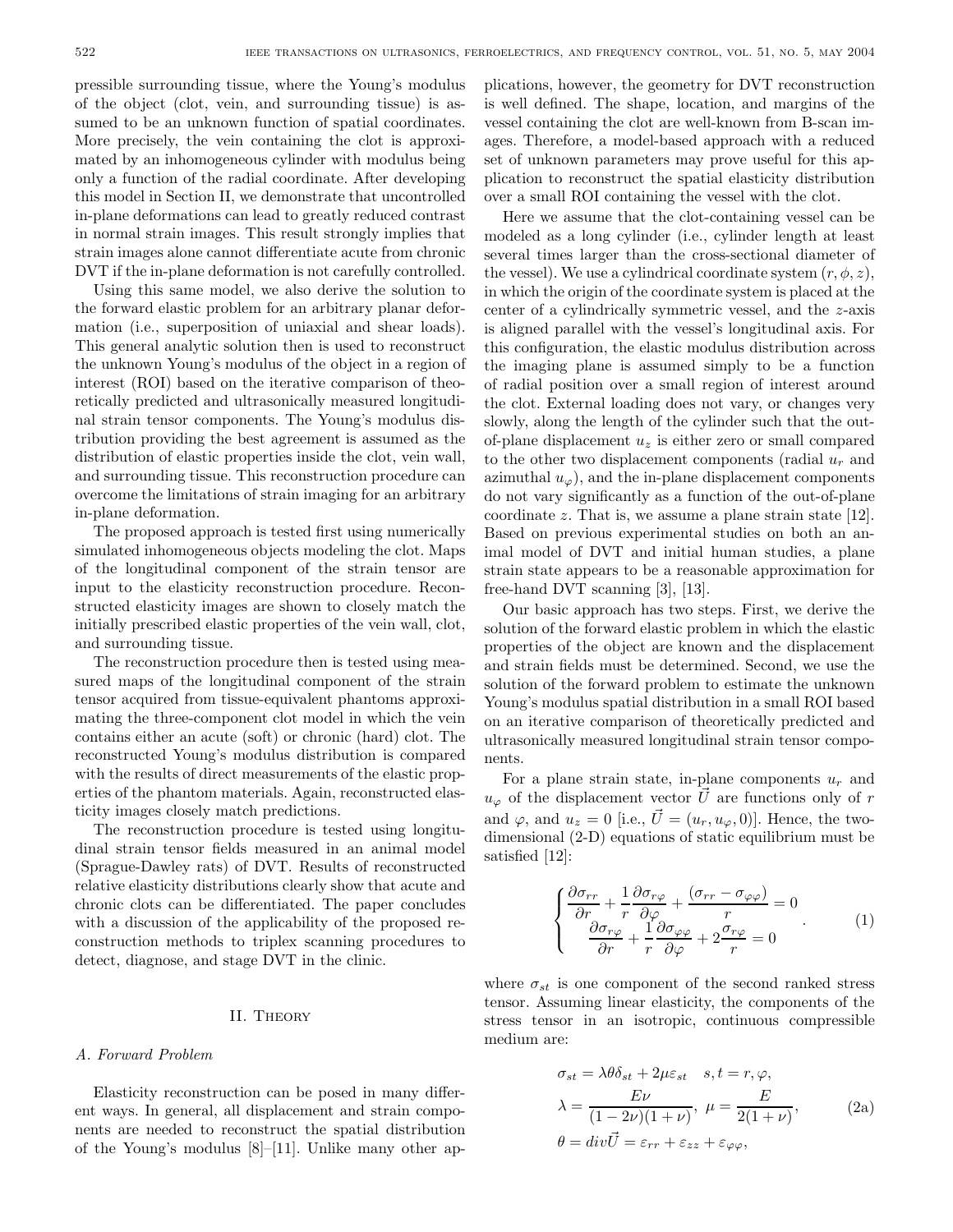AGLYAMOV *et al.*: DVT RECONSTRUCTIVE ELASTICITY IMAGING AND ESTIMATES 523

$$
\varepsilon_{rr} = \frac{\partial u_r}{\partial r}, \ \varepsilon_{\varphi\varphi} = \frac{1}{r} \frac{\partial u_{\varphi}}{\partial \varphi} + \frac{u_r}{r},
$$

$$
\varepsilon_{r\varphi} = \frac{1}{2} \left( \frac{1}{r} \frac{\partial u_r}{\partial \varphi} + \frac{\partial u_{\varphi}}{\partial r} - \frac{u_{\varphi}}{r} \right),
$$
(2b)
$$
\varepsilon_{zz} = \varepsilon_{\varphi z} = 0,
$$

where  $\delta_{st}$  is the Kronecker delta symbol,  $\lambda$  and  $\mu$  are the longitudinal and shear elastic modulus, respectively,  $\nu$  is the Poisson's ratio, E is the Young's modulus, and  $\varepsilon_{st}$  is a component of strain tensor. The solution of the forward elastic problem (1), (2) for a compressible medium containing a homogeneous cylindrical inclusion under uniaxial load was originally presented in [14].

Most soft tissues and tissue-liked materials are very close to incompressible [15], i.e., the longitudinal elastic modulus  $\lambda$  is very large compared to the shear modulus and the divergence  $\theta$  is very small. The product  $\lambda\theta$  is finite and is recognized as the internal pressure in an incompressible, or nearly incompressible, material. This product must be eliminated from the equilibrium equations to stabilize elasticity reconstruction [11], [16]. Here we consider only incompressible media, i.e., Poisson's ratio equals 0.5, leading to the following simplification of (2):

$$
\theta = div\vec{U} = 0,\n\sigma_{st} = P \delta_{st} + 2\mu\varepsilon_{st}\ns, t = r, \varphi,\nP = \lim_{\substack{\lambda \to \infty \\ \theta \to 0}} \lambda \theta,
$$
\n(3)

where  $P$  is the static internal pressure. Also, for incompressible media  $\mu = 3E$  and only one modulus  $(\mu)$  describes the elastic properties of the material.

The generalization of Goudier's solution for uniaxially loaded incompressible media having an inhomogeneous cylindrical inclusion is presented in [8]. Here we present solutions to this problem for inhomogeneous objects under both uniaxial and shear-type loads.

First, consider uniaxial loading of the object for the case in which the direction  $\varphi = 0$  is parallel to the direction of an applied deformation, as illustrated in Fig. 1. The solution of the forward problem  $(1)$ – $(3)$  for a homogenous medium in this case has the form:  $u_y = \varepsilon_0 y$ ,  $u_x = -\varepsilon_0 x$ , in Cartesian coordinates  $(x, y)$ , in which the direction  $\varphi = 0$ is parallel to the y direction, and  $u_r = \varepsilon_0 r \cos(2\varphi)$ ,  $u_\varphi =$  $-\varepsilon_0 r \sin(2\varphi)$  in cylindrical coordinates  $(r, \varphi)$ . Here  $\varepsilon_0$  is the normal strain applied at infinity.

Noting these forms for the homogeneous case, the solution of  $(1)$ – $(3)$  for a uniaxially loaded inhomogeneous medium has been found in [8]:

$$
u_r = u(r)\cos(2\varphi),
$$
  
\n
$$
u_{\varphi} = v(r)\sin(2\varphi),
$$
  
\n
$$
P = p_0(r) + p_1(r)\cos(2\varphi).
$$
\n(4)

Here  $p_0(r)$  and  $p_1(r)$  are unknown functions of r with  $u(r)$ and  $v(r)$  components.



Fig. 1. Schematic representation of DVT deformation in which a blood clot containing vessel is modeled as a long cylinder. The direction of external loading is parallel to the axial direction of ultrasound beam. The centers of both cylindrical  $(r, \varphi)$  and Cartesian  $(x, y)$  systems of coordinates are placed in the center of the vessel, and the z-axis is aligned with the longitudinal axis of the vessel. The region of interest is divided in multiple rings with constant Young's modulus  $E_i$  within each ring.

Using the incompressibility condition, the displacement components are related as:

$$
v = -\frac{1}{2} \left( u + r \frac{du}{dr} \right). \tag{5}
$$

As noted in [8], assuming that  $E = E(r)$ , substituting  $(4)$  and  $(5)$  into  $(1)$ – $(3)$  and eliminating the pressure, an equation coupling  $u(r)$  and  $E(r)$  is obtained:

$$
r^4 \frac{d^4 u}{dr^4} + a_3 r^3 \frac{d^3 u}{dr^3} + a_2 r^2 \frac{d^2 u}{dr^2} + a_1 r \frac{du}{dr} + a_0 u = 0,
$$
\n(6)

with

$$
a_0 = 3(r^2\Gamma + \gamma r + 3),
$$
  
\n
$$
a_1 = r^2\Gamma - 7\gamma r - 9,
$$
  
\n
$$
a_2 = r^2\Gamma + 7\gamma r - 3,
$$
  
\n
$$
a_3 = 2(3 + \gamma r),
$$

where

$$
\gamma = \frac{1}{E} \frac{dE}{dr}, \ \Gamma = \frac{1}{E} \frac{d^2 E}{dr^2}.
$$

At infinity, the inclusion cannot influence the deformation pattern. Consequently, the boundary condition for (6) at infinity should be the same as for loading a homogeneous medium. Hence:

$$
u(0) = 0 \text{ and } \lim_{r \to \infty} \left[ \frac{u(r)}{r} \right] \to \varepsilon_0,\tag{7}
$$

where  $\varepsilon_0$  is the uniform normal strain at infinity.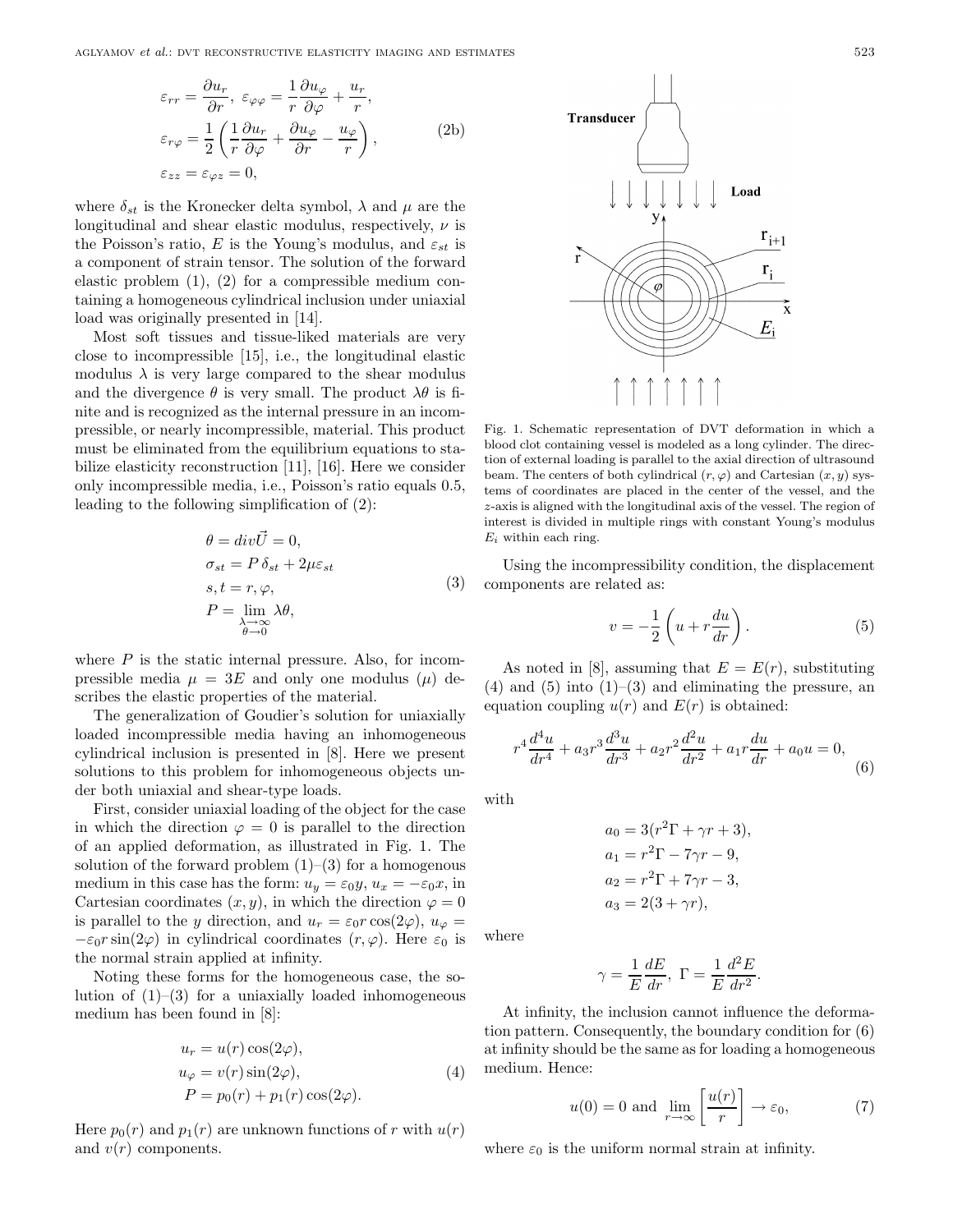Because the deformation of soft tissues in vivo can be modeled, in general, by a combination of uniaxial and shear-type loads, the forward problem for shear-type loading of an inhomogeneous object must be solved in addition to the solution presented above. For shear-type loading of a homogeneous object, when the x-axis (see Fig. 1) is parallel to the direction of an applied deformation, the solution of the forward problem  $(1)$ – $(3)$  has the form:  $u_y = 0, u_x = 2\varepsilon_1 y$ , in Cartesian coordinates  $(x, y)$  and  $u_r = -\varepsilon_1 r \sin(2\varphi), u_\varphi = -\varepsilon_1 r[1 + \cos(2\varphi)]$  in cylindrical coordinates  $(r, \varphi)$ . Here  $\varepsilon_1$  is the shear deformation applied at infinity.

Noting these solutions for the homogeneous case, we attempt to find the solution of  $(1)$ – $(3)$  for an inhomogeneous medium of form:

$$
u_r = u(r)\sin(2\varphi),
$$
  
\n
$$
u_{\varphi} = \mathsf{v}_0(r) + \mathsf{v}_1(r)\cos(2\varphi),
$$
  
\n
$$
P = p_0(r) + p_1(r)\sin(2\varphi).
$$
\n(8)

The incompressibility condition in this case leads to:

$$
\mathsf{v}_1 = \frac{1}{2} \left( u + r \frac{du}{dr} \right). \tag{9}
$$

Substituting  $(8)$  and  $(9)$  into  $(1)$ – $(3)$  two equations are obtained to determine the unknown functions u and  $v_0$ . For unknown  $u$  the equation has the same form  $(6)$  as the case of normal loading. For unknown  $v_0$  the following equation must be solved:

$$
\gamma \left( \frac{dv_0}{dr} - \frac{v_0}{r} \right) + \left( \frac{d^2 v_0}{dr^2} + \frac{1}{r} \frac{dv_0}{dr} - \frac{v_0}{r^2} \right) = 0. \tag{10}
$$

The general solution of this equation is:

$$
\mathsf{v}_0 = A \left[ (\gamma - 1/r) e^{-\gamma r} + r \gamma^2 \int \frac{e^{-\gamma r}}{r} dr \right] + C r,
$$

where A and C are arbitrary constants.

Noting that the value  $v_0(0)$  must be finite, the solution of (10) takes the form  $v_0 = Cr$ . Like the normal loading case, the boundary condition for (6) at infinity should be the same as shear loading of a homogeneous medium:

$$
u(0) = 0 \text{ and } \lim_{r \to \infty} \left[ \frac{u(r)}{r} \right] \to -\varepsilon_1,\tag{11}
$$

where  $\varepsilon_1$  is the uniform shear strain at infinity. Therefore, in both cases (uniaxially or shear-type loaded object) if the distribution  $E(r)$  is known, the forward problem is reduced to solving a single ordinary differential equation, i.e., (6). That is, (6) is the general equation coupling the elasticity distribution with the magnitude of the radial displacement independent of the deformation type.

To solve (6), various numerical procedures can be used (for example, Runge-Kutta method). However, if the Young's modulus is constant within some interval  $[r_1,r_2]$ 

the analytic solution of (6) can be derived. In this case, the coefficients  $a_i$  are constant and (6) has the form:

$$
r^4 \frac{d^4 u}{dr^4} + 6r^3 \frac{d^3 u}{dr^3} - 3r^2 \frac{d^2 u}{dr^2} - 9r \frac{du}{dr} + 9u = 0.
$$
\n(12)

The solution in this interval reduces to:

$$
u(r) = Ar + Br^3 + \frac{C}{r} + \frac{D}{r^3},
$$
 (13)

where  $A, B, C$ , and  $D$  are arbitrary constants. This fact can be used to greatly simplify the procedure to reconstruct  $E(r)$ .

To find the general solution of (6) for arbitrary  $E(r)$ over a ROI, we assume that the Young's modulus is constant within each subinterval  $[r_i, r_{i+1}]$ , i.e., we assume that  $E(r) = E_i = const, r \in [r_i, r_{i+1}], i = 1...N$ , where N is the total number of subintervals covering the region of interest (see Fig. 1). Therefore, (13) becomes:

$$
u(r) = A_i r + B_i r^3 + \frac{C_i}{r} + \frac{D_i}{r^3}, \ i = 1 ... N.
$$
 (14)

In general, the values  $E_i$  and unknown constants  $A_i, B_i$ ,  $C_i$ , and  $D_i$  are different for each ring  $[r_i, r_{i+1}]$ . These unknown constants can be found using boundary conditions (7) or (11) and the stress and displacement continuity conditions at the ring boundaries:

$$
[\sigma_{rr}]_{r=r_i} = 0, \ [\sigma_{r\varphi}]_{r=r_i} = 0, [u_r]_{r=r_i} = 0, \ [u_{\varphi}]_{r=r_i} = 0,
$$
 (15)

where the notation  $[f]_{r=r_i}$  means  $f_{r=r_i+\Delta}-f_{r=r_i-\Delta}$  for vanishing  $\Delta$ . Note that any continuous function  $E(r)$  can be accurately approximated in this way. The solution of (6) is greatly simplified because only the linear system of algebraic equations for unknowns  $A_i$ ,  $B_i$ ,  $C_i$ , and  $D_i$ ,  $i = 1...N$  needs to be solved to find the solution of the forward elastic problem.

It is well-known that signal-to-noise ratio (SNR) of axial displacement measurements is higher than that of lateral displacements [17]–[19]. Here we will use only one experimentally measured axial (in Cartesian coordinates) component of the strain tensor  $\varepsilon_{yy} = \frac{\partial u_y}{\partial y}$  to solve the inverse problem.

The form of the analytic solutions to the forward elastic problems can be used to further simplify DVT elasticity reconstruction based on measured images of  $\varepsilon_{yy}$  (i.e.,  $\varepsilon_{yy}^{\text{exp}}$ ). First, using the approach presented above, one can conclude that the distribution  $\varepsilon_{yy}$  corresponding to uniaxial loading along the line having the angle  $\alpha + \pi/4$  and the distribution corresponding to shear deformation perpendicular to the line having the angle  $\alpha$  are the same if  $\varepsilon_0 = -\varepsilon_1$ . Therefore, shear-type loading need not be treated separately but can be replaced by a corresponding uniaxial loading.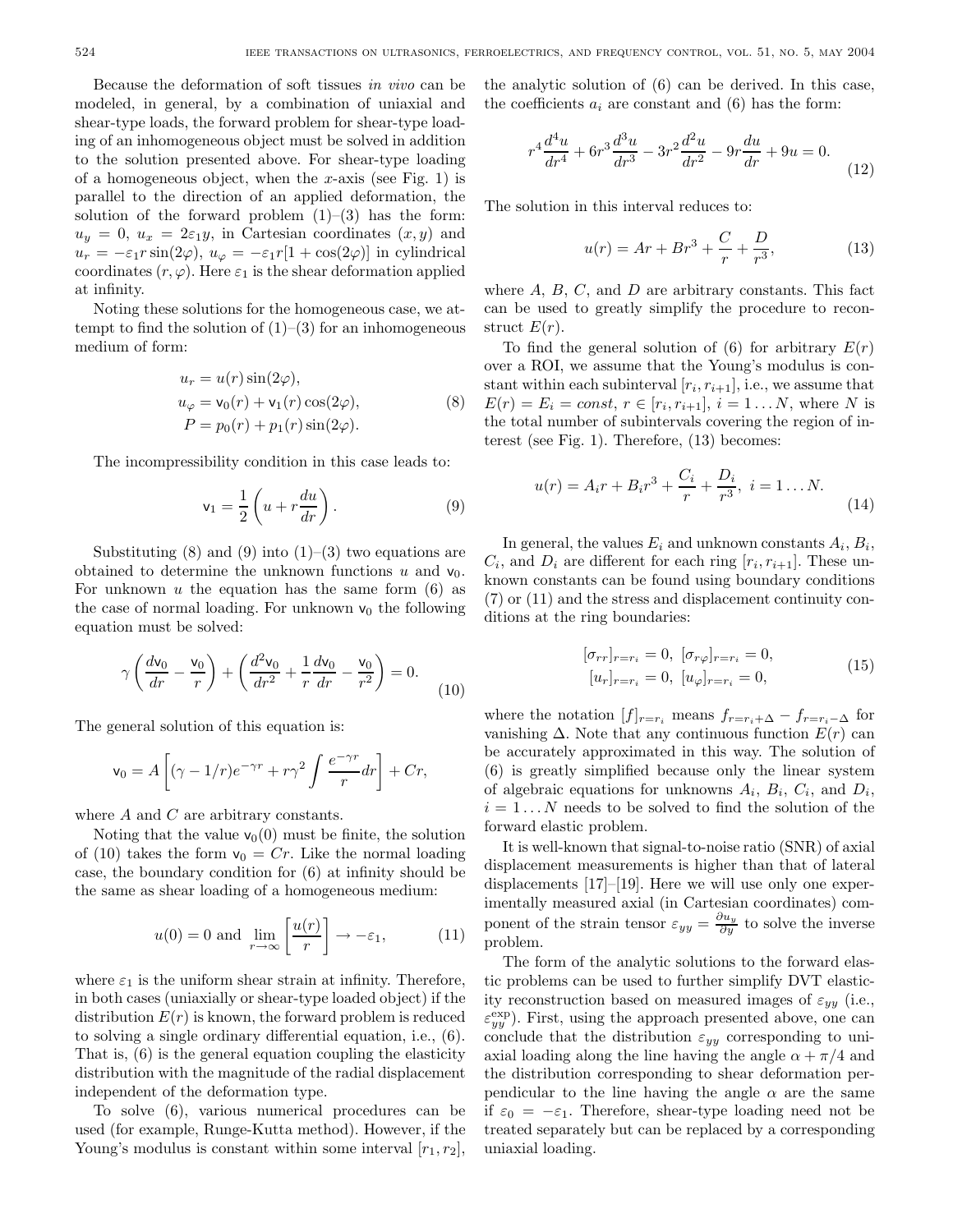

Fig. 2. Schematic representation of DVT deformation. In this model, the external load is applied at an angle  $\alpha$  relative to the axial direction of an ultrasound beam. Indeed, during free-hand triplex ultrasound, the direction of the surface applied deformation may not coincide with the axial direction of the ultrasound beam.

Second, the set of uniaxial loadings  $\varepsilon_0^k$ ,  $k = 1...K$  along the different axes  $\alpha_0^k$  can be replaced by one effective uniaxial loading  $\varepsilon_0$  along a certain axis  $\alpha$  where:

$$
|\varepsilon_0| = \left\{ \left[ \sum_{k=1}^K \varepsilon_0^k \cos(2\alpha_k) \right]^2 + \left[ \sum_{k=1}^K \varepsilon_0^k \sin(2\alpha_k) \right]^2 \right\}^{1/2},
$$
  

$$
\tan(2\alpha) = \sum_{k=1}^K \varepsilon_0^k \sin(2\alpha_k) / \sum_{k=1}^K \varepsilon_0^k \cos(2\alpha_k).
$$

More complex deformations, when several uniaxial and shear loadings are applied, can be reduced to one uniaxial loading at a certain angle. Therefore, to model longitudinal strain fields within the object, only one uniaxial effective deformation  $\varepsilon_0$  applied along the angle  $\alpha$  is needed (Fig. 2).

# B. Inverse Problem

Having experimentally measured the axial strain component  $\varepsilon_{yy}^{\exp}$  and using the analytic solution of the forward problem for a given deformation, elasticity reconstruction can be posed as a minimization problem. Given the Young's moduli over a set of rings, the center of the vessel  $(x_0, y_0)$  (i.e., the origin of the coordinate system), the angle  $\alpha$  and the effective deformation at infinity  $\varepsilon_0$  applied along this angle, we can compute the theoretical distribution of axial strain. The unknown Young's modulus  $E_i$  can be estimated by minimizing the difference between theoretically predicted and experimentally measured strain images [13]. In general,  $\alpha$ ,  $\varepsilon_0$ , and the center  $(x_0, y_0)$  of the vein also are unknown and must be estimated simultaneously with the unknown  $E_i$  by minimizing the error function. Therefore, the error function takes the form:

$$
\delta = \left\| \varepsilon_{yy}^{\text{exp}} - \varepsilon_{yy}^{\text{theory}} \left( E_i, \varepsilon_0, \alpha, x_0, y_0 \right) \right\|, \tag{16}
$$

and elasticity reconstruction reduces to a simultaneous minimization of the error function of (16) with respect to the unknown elasticity distribution, the position of the origin of the coordinate system, the direction of the effective uniaxial loading of the object, and the magnitude of the net effective deformation along this direction.

Although the loading angle  $\alpha$  must be estimated as part of the reconstruction procedure, its value does not greatly affect the reconstructed elasticity distribution over a wide angular range. This can be explained as follows. The analytic solution for the longitudinal strain component for uniaxial loading in Cartesian coordinates is:

$$
\varepsilon_{yy}^{\text{theory}} = \varepsilon_0 [R\sin(2\alpha) + Q\cos(2\alpha)],
$$

where

$$
R = \frac{\overline{x}\,\overline{y}}{2r^5} \left(r^2 - 2\overline{y}^2\right) \left(3u - 3r\frac{du}{dr} + r^2 \frac{d^2u}{dr^2}\right),
$$
  

$$
Q = -\frac{1}{r^5} \left[3u\overline{x}^2\overline{y}^2 + r\frac{du}{dr}\left(\overline{x}^4 - \overline{x}^2\overline{y}^2 + \overline{y}^4\right) + r^2 \frac{d^2u}{dr^2}\overline{x}^2\overline{y}^2\right],
$$
  

$$
\overline{x} = x - x_0, \ \overline{y} = y - y_0,
$$

and  $u(r)$  is the solution of (6) corresponding to the boundary condition  $\lim_{r \to \infty} \left[ \frac{u(r)}{r} \right]$  $\left[\frac{r}{r}\right] \rightarrow 1$  (i.e., unit strain at infinity). As part of the error minimization procedure, the partials of the error function with respect to  $\alpha$  and  $\varepsilon_0$  must satisfy  $\partial \delta/\partial \varepsilon_0 = 0$  and  $\partial \delta/\partial \alpha = 0$ , which leads to:

$$
\alpha = \frac{1}{2} \arctan \frac{\psi_2 \varphi_2 - \psi_3 \varphi_1}{\psi_2 \varphi_1 - \psi_1 \varphi_2},
$$

$$
\varepsilon_0 = \frac{\sin(2\alpha)\varphi_1 + \cos(2\alpha)\varphi_2}{\sin^2(2\alpha)\psi_1 + 2\sin(2\alpha)\cos(2\alpha)\psi_2 + \cos^2(2\alpha)\psi_3},
$$

where

$$
\psi_1 = \int_S R^2 ds, \ \psi_2 = \int_S RQ ds, \ \psi_3 = \int_S Q^2 ds,
$$

$$
\varphi_1 = \int_S \varepsilon_{yy}^{\exp} R ds, \ \varphi_2 = \int_S \varepsilon_{yy}^{\exp} Q ds,
$$

and S is the area of the ROI.

By substituting these results for unknowns  $\alpha$  and  $\varepsilon_0$ into (16), the error function depends only on the origin of Cartesian coordinates and  $u(r)$ . Therefore, the unknown elasticity distribution  $E(r)$  is coupled with  $u(r)$  by the basic differential equation in (6) independent of the angle  $\alpha$ , and the quality of elasticity reconstruction (i.e., contrast in terms of elasticity) depends only on the SNR in  $\varepsilon_{yy}^{\text{exp}}$ images.

To further understand the effect of the uniaxial deformation angle  $\alpha$  on normal strain images, the analytic solution for the case of a homogenous cylindrical inclusion of Young's modulus  $E_1$  bounded within an otherwise homogenous medium with Young's modulus  $E_0 = E_1/2$  is presented in Figs. 3 and 4. Fig. 3 show images of the vertical normal strain  $\varepsilon_{yy}$  at several different values of the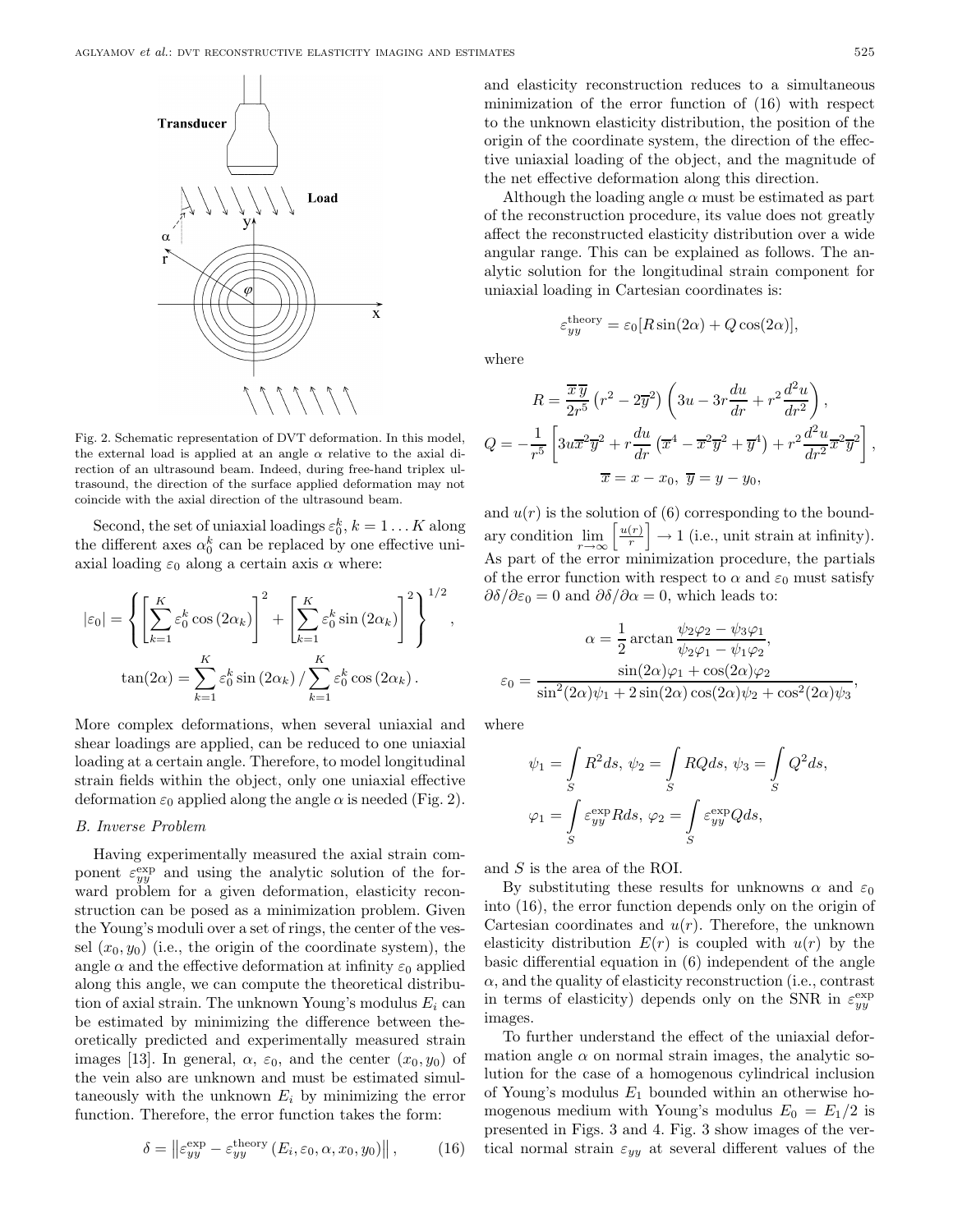

Fig. 3. Images of the normal, axial strain component  $(\varepsilon_{yy})$  of a homogeneous cylindrical inclusion that is two times harder than an otherwise homogeneous background. In the analytical solution used to create these images, the external load was applied at (left)  $\alpha = 0$ , (center)  $\alpha = \pi/8$ , and (right)  $\alpha = \pi/4$  relative to the axial direction of an ultrasound beam. The strain profiles along the dotted lines are presented in Fig. 4.



Fig. 4. Strain profiles through the vertical lines denoted in strain images in Fig. 3 are contrasted for quantitative comparison.

deformation angle  $\alpha$ . Note that almost all contrast is lost as  $\alpha$  approaches  $\pi/4$ . Profiles of single lines through these same images are presented in Fig. 4. Again, note the almost complete loss of contrast at  $\alpha = \pi/4$ . That is, if the net in-plane deformation can be approximated as a uniaxial load at angle  $\alpha = \pi/4$ , the inclusion is barely detectable by strain images alone. Model-based elasticity reconstruction is independent of  $\alpha$ , consequently, full contrast can be recovered. Of course, reconstruction of the elasticity distribution is limited by the SNR in  $\varepsilon_{yy}^{\text{exp}}$  images. Nevertheless, elasticity reconstruction can recover contrast even as  $\alpha$  differs significantly from 0. This is especially important for free-hand external loading, which most probably will be used in clinical experiments.

Unknown scalar parameters were estimated numerically using (16) by an iterative minimization procedure similar to the one used in [16]. One unknown was varied at a time, and iterative parameters which determine step size were chosen taking into account the second order polyno-



Fig. 5. Strain image and corresponding reconstructed elasticity image of DVT. The strain distribution was obtained using finite-element simulation (left) of the modeled DVT where the relative Young's modulus ratio for surrounding tissue, vessel wall, and clot is 1:2:0.5, respectively. The resulted strain distribution was then used as input into the reconstruction to obtain the elasticity image (right) that is closely depicting the original Young's modulus distribution.

mial approximation of  $\delta$  as a function of each individual  $E_i$  under the restriction of decreasing error. If successful on a step, the global linear prediction for all unknowns simultaneously was used after each iteration to reduce oscillation. As discussed in [16], this iterative minimization procedure is accurate and fast. The time needed to solve each particular problem is less than one minute on a lowend computer for a reasonable number of layers ( $\leq 50$ ).

#### III. Simulation

As an initial test of the reconstruction procedure outlined above, finite element 2-D simulations were performed on a simple model of DVT elasticity. This model assumed a finite thickness blood vessel of elastic modulus  $E_1$  surrounded by a homogeneous medium with elastic modulus  $E_0$ . The lumen of the vessel contained a homogeneous clot, and the elastic modulus  $E_2$  was varied to simulate both acute and chronic cases. All studies presented here used a commercial software package (Abaqus, HKS Inc., Pawtucket, RI) to solve the forward problem given the elasticity distribution and the boundary conditions. The computed noise-free axial strain tensor component  $\varepsilon_{yy}(x,y)$ across the uniaxially loaded object were used as input for elasticity reconstruction. An acute clot was modeled with surrounding tissue, vessel wall, and clot having relative Young's moduli of 1:2:0.5, respectively. On the top and bottom of the 30-mm by 30-mm phantom, a constant uniaxial deformation was assumed, and the sides of the object were assumed to be free. To solve the forward problem, a 200 by 200 element grid was used. Results of the numerical simulation acted as  $\varepsilon_{yy}^{\exp}(x, y)$  in (16) to estimate the elasticity distribution. Forty-one rings were used to reconstruct the elasticity. Note that the boundaries  $r_i$  of these rings do not need to match the prescribed boundaries of the wall and clot.

Fig. 5 shows the strain image output by the finite element simulation (left) with the reconstructed elasticity distribution (right). In Fig. 6 a profile through the center of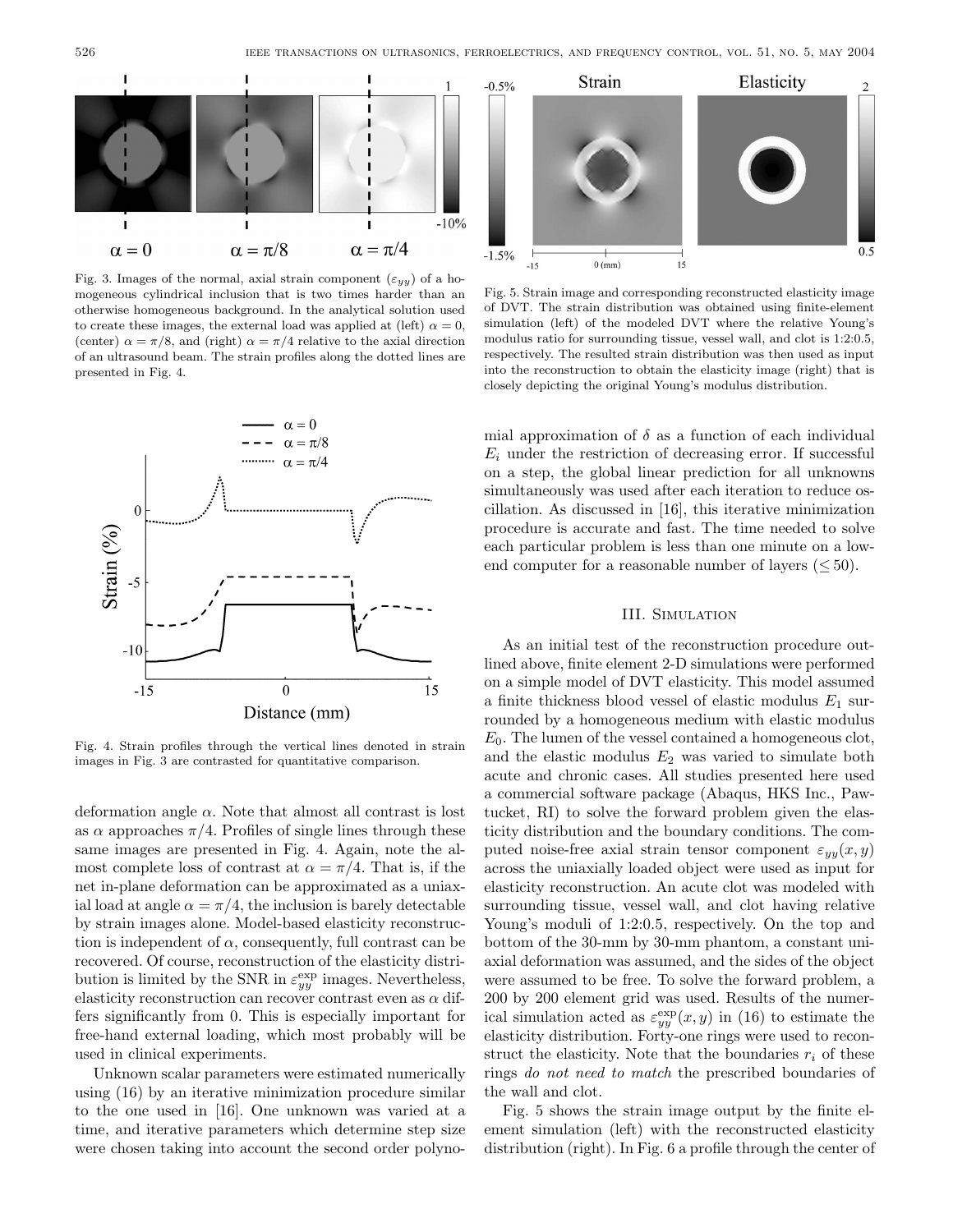

Fig. 6. Young's modulus distribution along a central vertical line of the reconstructed elasticity image presented in Fig. 5 contrasted with the original Young's modulus distribution used to generate input data for an elasticity reconstruction. Overall, reconstructed elasticity is in quantitative agreement with the original Young's modulus distribution.

the reconstructed image is compared to the actual modulus distribution used to produce the simulated strain image. Clearly, the reconstructed distribution closely matches the Young's modulus distribution used in the forward problem. Nearly identical results were obtained as the angle  $\alpha$  was swept over  $\pm 45^{\circ}$ . Of course, reconstructions near  $\alpha = \pm 45^{\circ}$ are meaningless for real data with finite SNR. Nevertheless, these results clearly indicate that the proposed reconstruction method is not highly sensitive to the form of inplane loading. In addition, the influence of the boundary conditions on reconstruction is minimal, suggesting that model-based approach performs well for objects of finite size.

# IV. Phantom Measurements

As a further test of the proposed reconstruction procedure, experiments were performed on a set of two tissueequivalent gelatin phantoms modeling the DVT geometry. Each phantom was constructed in three steps. First a 125-mm by 100-mm by 75-mm rectangular homogeneous phantom was constructed using 6% by weight gelatin (300 Bloom type-A, Sigma Co., St. Louis, MO) and 0.5% by weight microspheres acting as ultrasonic scatterers (Amberlite Strongly Acidic Cation Exchanger, Sigma Co.). Second, a cylindrical hole 30 mm in diameter and 125 mm in length was made in the center of the phantom. It was filled with 12% by weight gelatin and 1% by weight microspheres to simulate a vessel wall. Third, a 19-mm diameter hole extending the length of the phantom was made in the center and filled with either 4% or 8% by weight gelatin and 0.5% by weight graphite flakes (Extra Fine Graphite, American Grease Stick Co., Muskegon, MI) to simulate soft (acute) and hard (chronic) clots. Both phantoms were constructed at the same time, and experiments were per-



Fig. 7. Result of reconstructive elasticity imaging of acute (top) and chronic (bottom) DVT mimicking phantoms. The 40-mm by 40-mm B-scans (left column) are centered on the vessel and demonstrate the geometry of the hyperechoic vessel wall and hypoechoic blood clot. A 25% average surface deformation was applied to produce internal strains in the phantoms (center column). The strain distribution was used to reconstruct the Young's modulus distribution for both phantoms (right column) with a maximum number of layers not exceeding 21 for each phantom. Note that in both phantoms the clots are asymmetrically positioned within the veins; the model-based reconstruction assumes and, therefore, produces circularly symmetric elasticity maps.

formed shortly after the phantoms were manufactured to avoid any undesired and uncontrolled changes in elasticity due to gel aging.

To deform the phantoms, the ultrasound array transducer was placed vertically into a custom holder attached to a unidirectional positioning slider (Velmex Inc., Bloomfield, NY) controlling vertical motion. Each phantom was centered in a tank so that the image plane of the transducer approximated the central plane, perpendicular to the longitudinal axis of the phantom. The tank was filled with water to provide contact between the array and phantom.

A Siemens Sonoline "Elegra" scanner (Siemens Medical Systems, Inc., Issaquah, WA) with a linear transducer array operating at 5 MHz (5.0HDPL40) was used to image and collect frames in real-time during continuous surface deformation. The average deformation of both phantoms was about 25%, and 83 frames were collected during the deformation. Strain images were obtained from these data using an adaptive, two-dimensional, phase-sensitive correlation speckle tracking algorithm [20], [21]. The correlation was computed using complex baseband signals with a kernel size of 1.28 mm (lateral) by 0.5 mm (axial). Complex correlation coefficients were filtered using a 1.28 mm (lateral) by 1 mm (axial) separable Hanning filter.

The ROI for reconstruction was chosen using B-scans. The B-scan and corresponding strain images of the phantom with soft and hard clots are presented in Fig. 7 (left and center columns, respectively). The size of the ROI was chosen as 40 mm by 40 mm. The Young's modulus was reconstructed by minimizing the error function (16) across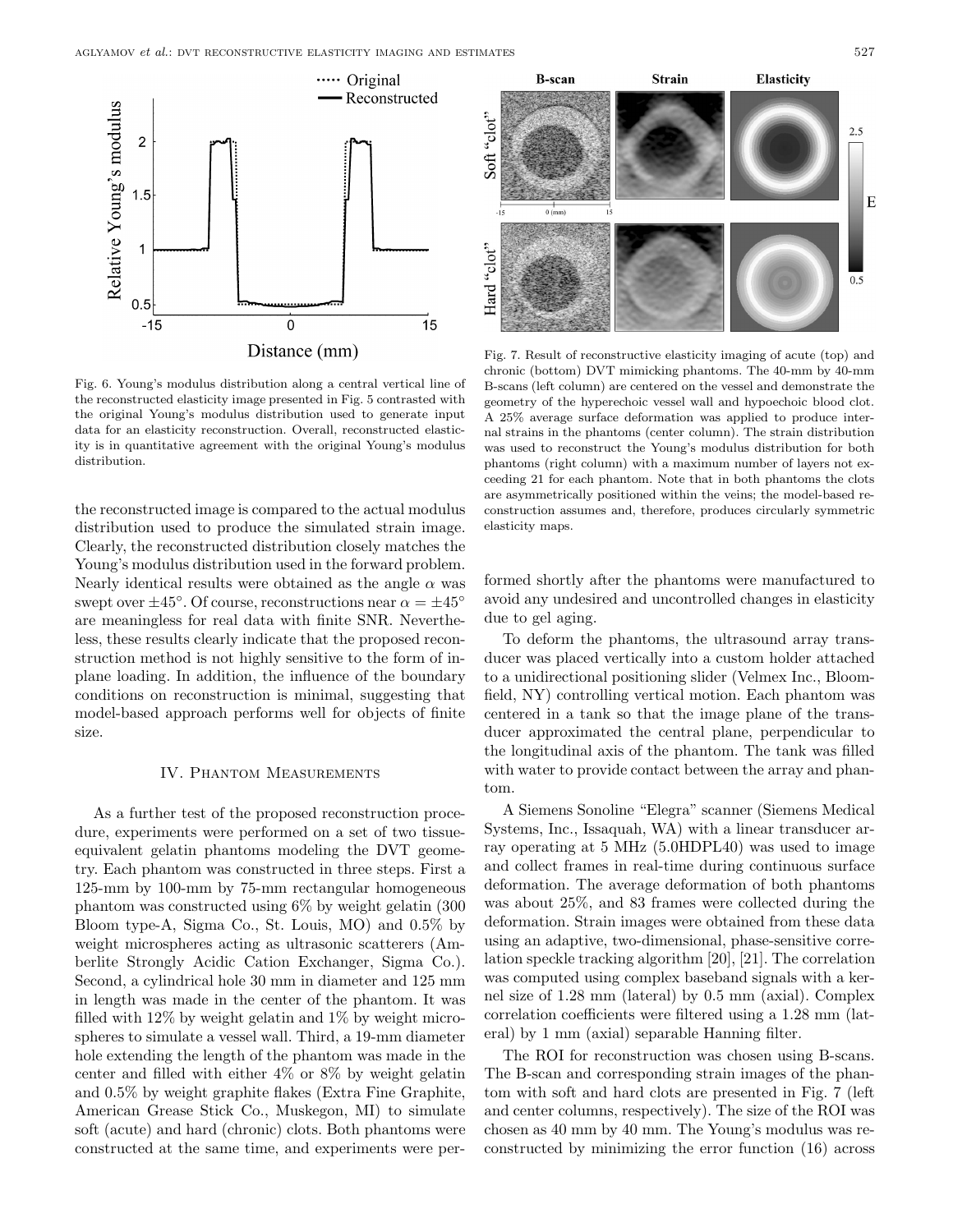

Fig. 8. Quantitative comparison of Young's modulus profiles through central line of elasticity images in Fig. 7. The surrounding tissue, vessel wall, soft and hard clot were produced using 6%, 12%, 4%, and 8% gelatin concentrations, respectively. The relative Young's modulus for these concentrations were  $1.0:(2.65 \pm 0.25):(0.5 \pm 0.05):(1.53 \pm 0.1)$ , respectively, as determined independently by direct mechanical measurements. Clearly, reconstructed elasticity quantitatively agreed with independently measured elasticity of phantom materials.

the ROI. Elasticity reconstruction starts with a homogeneous cylindrical inclusion (one layer), then the number of layers increases. The process is terminated when the relative difference between the last two steps becomes less then 2%. The maximum number of layers was 21 for each phantom.

The central profiles through the reconstructed elasticity images for the two phantoms are presented in Fig. 8. Approximately the same ratio of the elastic modulus of surrounding tissue to that of the wall is reconstructed in both cases, but the reconstructed Young's moduli of the clots differ.

To verify the results of elasticity reconstruction, the Young's modulus of the different phantom components was measured using a force-deformation system described in detail in [22]. Samples 75 mm by 25 mm by 50 mm in size were compressed by 15–20% such that a known surface displacement was produced. The resulting force was measured with a precision electronic balance. Boundary conditions for the samples were controlled to maintain a plane strain state. The relative Young's modulus for gelatin concentrations of 4%:6%:8%:12% were estimated as  $(0.5 \pm 0.05):1.0:(1.53 \pm 0.1):(2.65 \pm 0.25)$ . Again, the results of reconstruction are in good agreement with the results of independent direct measurements of the elastic properties of the phantom materials.

# V. Animal Experiments

Animal studies were performed using a rat model of stasis induced venous thrombosis [23], [24]. Sprague-Dawley (Rattus norvegicus) rats (Harlan Sprague-Dawley, Inc., Indianapolis, IN) were anesthetized with isofluorane gas



Fig. 9. Results of reconstructive elasticity imaging in Sprague-Dawley rats with stasis-induced acute (top) and chronic (bottom) DVT. The B-scans (left column) and images of axial strain (middle column) are displayed over the 4.5-mm by 3.7-mm ROI including a clot containing IVC, aorta, and a small portion of surrounding tissue. The strain images, displayed from −55% to −10%, suggest a significant difference between soft, 2-day-old clot (top) and hard, 9-day-old DVT (bottom). Elasticity images further confirm this observation but allow quantitative analysis of blood clot and vessel wall.

mixed with oxygen by a nose cone. Once anesthetized, a midline laparotomy was made, the small bowel was moved slightly to the left of the animal, and the inferior vena cava (IVC) was approached directly by careful blunt dissection. The IVC was ligated just below the level of the renal veins, with side and back branches also carefully isolated and ligated to ensure blood stasis and consistent thrombus formation, which occurs in over 90% of cases done by this method [23].

The animals then were kept for either 2 days or 9 days, corresponding to acute and chronic intervals, before undergoing ultrasound elasticity imaging studies. All animals developed clots as confirmed at the conclusion of the imaging studies, when rats were sacrificed and thrombosis was qualitatively characterized.

Prior to the imaging procedure, animals were anesthetized with isofluorane. A Siemens "Elegra" scanner with a linear, 7.5 MHz array ultrasound transducer (7.5L40) was used to image and collect several hundred consecutive frames of digital phase-sensitive ultrasound signals in real-time during continuous deformation of the rat's abdominal wall and underlying tissue. Details of this experiment are described in [4], [5]. Fig. 9 presents Bscans of acute (2-day) and chronic (9-day) clots (left column), the images of normal axial strain (center column) displayed from  $-55\%$  to  $-10\%$ , in which full black corresponds to −55% strain and lower, and full white corresponds to  $-10\%$  strain and higher, and the results of elasticity reconstruction (right column). All images in Fig. 9 are 4.5 mm by 3.7 mm. The frame-to-frame displacements were computed using complex baseband signals with a correlation kernel size of 1.0 mm (lateral) by 0.2 mm (axial). The kernel size was chosen based on the full width at half maximum of its autocorrelation. To reduce peak hopping errors due to small kernel size, the adjacent cor-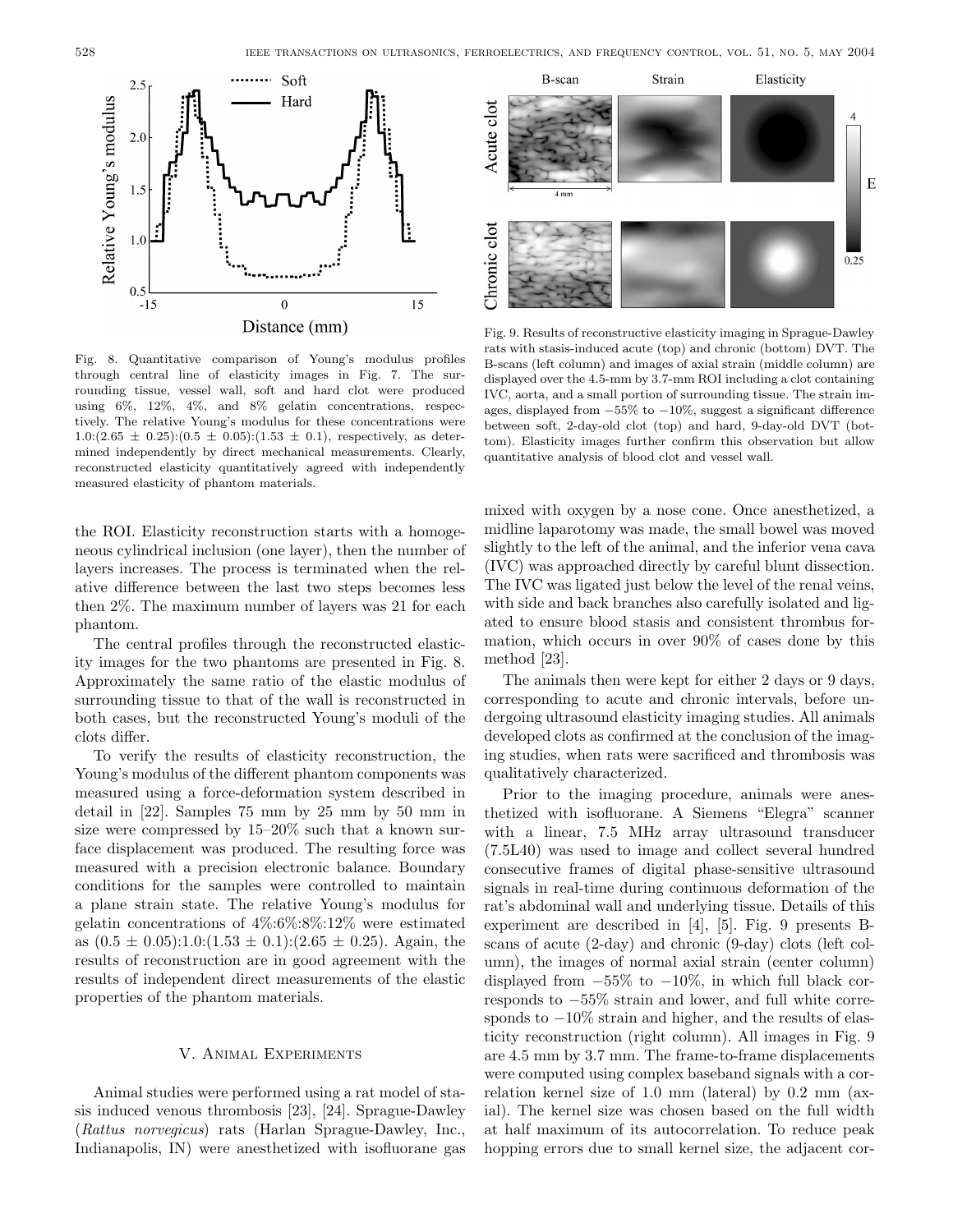

Fig. 10. Changes in elasticity contrast between vessel wall and blood clot due to the invalidity of the circular cross-section assumption used in the developed elasticity reconstruction model. In these finiteelement simulations of the elliptically shaped vessel, the relative wallto-clot Young's modulus  $E_{\text{wall}}/E_{\text{clot}}$  was set to 4, and the eccentricity of the vessel with occluding blood clot was varied. The resulting strain images then were used in the elasticity reconstruction assuming a circular geometry of DVT. The resulted elasticity contrast is presented as a function of ellipse eccentricity suggesting that, for small deviations in geometry, the developed elasticity reconstruction technique is sufficient for quantitative aging of the blood clot.

relation functions were filtered using a 1.5 mm (lateral) by 1.0 mm (axial) separable Hanning filter. Axial strains were computed from accumulated axial displacements using a simple 1-D difference filter along the axial direction for correlation windows separated by 0.4 mm. The angle  $\alpha$ was estimated as  $11.7°$  for the acute case and  $-20°$  for the chronic case, small values consistent with the controlled nature of the deformation used for these studies. Acute and chronic clots clearly have very different elastic moduli. The chronic clot is harder by over an order of magnitude than the acute clot. Although further studies are needed to corroborate this initial result, the reconstructed images in Fig. 9 suggest that relative elasticity reconstruction may be able to age DVT.

## VI. Discussion

All the results presented here assumed that the clot cross section was circular. This clearly was not the case for both phantom and animal studies. This also will not be the case for clinical scans. To test the valid range of the circular cross-section assumption, we used finite element simulations to create a set of strain fields for an elliptical model of DVT. These strain images were input to the reconstruction program assuming a circular DVT geometry. Results of the clot's Young's modulus reconstruction are presented in Fig. 10 as a function of ellipse eccentricity. For this simulation, the relative Young's modulus  $E_{\text{wall}}/E_{\text{clot}}$ was assumed to be 4. For eccentricities reaching approximately 1.7, the error in the reconstructed elasticity is small. Above this value, the error smoothly increases at a fairly slow rate. An eccentricity of 1.7 is much larger

than that seen in the animal studies presented here, and it is larger than expected in clinical studies based on the limited set of human scans done to date [13]. Consequently, the circular cross-section assumption is not expected to produce significant errors in reconstruction of the relative Young's modulus in human DVT.

It is also interesting to note that, in the human case, the posterior surface against which the pushing or deformation is performed is the femoral shaft. This distal surface is not flat and parallel to the ultrasound scanhead face, as is assumed in this model, but it is actually curved itself. Pushing against this curved surface will inevitably introduce components of shear in any deformation. The resistance of the described method to such effects should further add to the robustness of this technique in vivo.

This study also assumed that the clot's elastic properties are circularly symmetric (i.e., independent of angle). This is clearly not the case for a complex, heterogeneous clot. The symmetry assumption tends to average the elastic modulus, imposing an artificial low-pass filtering on the reconstructed image. This should not be a large practical concern because the primary motivation of the proposed reconstruction procedure is to properly represent the average elastic contrast between clot, vein wall, and surrounding tissue independent of loading details.

The model-based reconstruction technique presented here uses an analytic solution. This solution was derived under the assumptions of small strains in linear elastic materials. These assumptions, however, are not valid for large deformations. We demonstrated previously [16] that linear and nonlinear strain models of elasticity reconstruction are possible, where both approaches produced comparable results up to internal strain magnitudes of about 20%. Internal strains in our numerical and phantom experiments were in this range. The strains in animal studies were larger, indicating underestimated elasticity contrast if linear strains were used in elasticity reconstruction.

Another important problem for DVT aging is estimating the absolute value of the Young's modulus. With the present approach we can obtain only the relative Young's modulus reconstruction. For ultimate application as a general diagnostic technique, absolute elasticity may be needed. One approach is to include into the reconstruction procedure the information about the distribution of surface stress or pressure in response to surface applied deformations. Future work will focus on this possibility to create a robust method of triplex scanning to detect, diagnose, and stage human DVT.

# VII. CONCLUSION

The proposed model-based approach to DVT elasticity reconstruction has some clear advantages: only one component of the strain tensor is used; the minimization procedure is very fast and stable given the small number of unknown scalar parameters derived from an analytic solution of the forward elastic problem; and it is not highly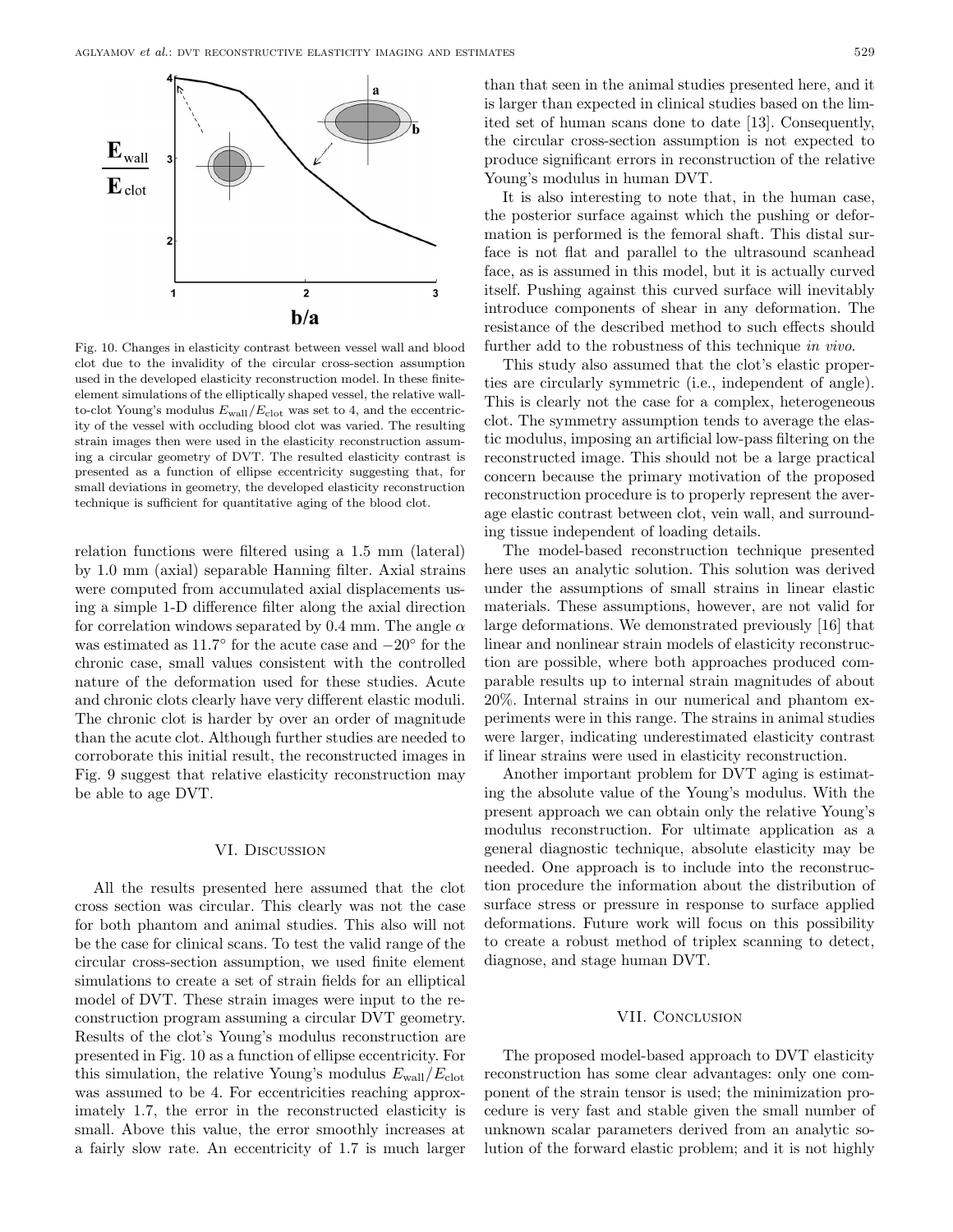sensitive to the details of external loading, a characteristic especially important for free-hand external loading. The approach was demonstrated using numerical simulations and measurements on both tissue-equivalent phantoms and an animal model of DVT. These results suggest that elasticity reconstruction may prove to be a practical adjunct to triplex scanning to detect, diagnose, and stage human DVT.

#### **ACKNOWLEDGMENTS**

The authors would like to thank Siemens, Inc., for equipment access and technical support. The authors also would like to thank Ramon Erkamp for his contribution to direct elasticity measurements, and Dr. Myers, Brian Knipp, Shirley Wrobleski, and Dr. Wakefield for their help with animals studies.

#### **REFERENCES**

- [1] S. Y. Emelianov, J. M. Rubin, X. Chen, A. R. Skovoroda, T. W. Wakefield, and M. O'Donnell, "Ultrasound elasticity imaging of deep venous thrombosis," in Proc. IEEE Ultrason. Symp., 2000, pp. 1791–1794.
- [2] J. M. Rubin, S. R. Aglyamov, A. R. Skovoroda, D. Myers, S. Wrobleski, T. W. Wakefield, M. O'Donnell, and S. Y. Emelianov, "Ultrasound elasticity imaging of venous thrombosis," in First International Conference on the Ultrasonic Measurement and Imaging of Tissue Elasticity, 2002, p. 56.
- [3] S. Y. Emelianov, X. Chen, M. O'Donnell, B. Knipp, D. Myers, T. W. Wakefield, and J. M. Rubin, "Triplex ultrasound: Elasticity imaging to age deep venous thrombosis," Ultrasound Med. Biol., vol. 28, pp. 757–767, 2002.
- [4] J. Hirsh and J. Hoak, "Management of deep vein thrombosis and pulmonary embolism. A statement for healthcare professionals. Council on Thrombosis (in consultation with the Council on Cardiovascular Radiology)," Circulation, vol. 93, no. 12, pp. 2212–2245, 1996.
- [5] B. D. Lewis, "The peripheral veins," in Diagnostic Ultrasound. 2nd ed. C. M. Rumack, S. R. Wilson, and J. W. Charboneau, Eds. St. Louis, MO: Mosby, 1998, pp. 946–954.
- [6] T. M. Hyers, G. Agnelli, R. D. Hull, J. G. Weg, T. A. Morris, M. Samama, and V. Tapson, "Antithrombic therapy for venous thromboembolic disease," Chest, vol. 114, Suppl. 5, pp. 561S– 578S, 1998.
- [7] R. D. Hull, G. E. Raskob, D. Rosenbloom, A. A. Panju, P. Brill-Edwards, J. S. Ginsberg, J. Hirsh, G. J. Martin, and D. Green, "Heparin for 5 days as compared with 10 days in the initial treatment of proximal venous thrombosis," New Eng. J. Med., vol. 322, pp. 1250–1264, 1990.
- [8] A. R. Skovoroda, S. Y. Emelianov, M. A. Lubinski, A. P. Sarvazyan, and M. O'Donnell, "Theoretical analysis and verification of ultrasound displacement and strain imaging," IEEE Trans. Ultrason., Ferroelect., Freq. Contr., vol. 41, pp. 302–313, 1994.
- [9] F. Kallel and M. Bertrand, "Tissue elasticity reconstruction using linear perturbation method," IEEE Trans. Ultrason., Ferroelect., Freq. Contr., vol. 15, no. 3, pp. 299–313, 1996.
- [10] K. J. Parker, L. Gao, R. M. Lerner, and S. F. Levinson, "Techniques for elastic imaging: A review," IEEE Engin. Med. Biol. Magazine, vol. 15, no. 6, pp. 52–59, 1996.
- [11] A. R. Skovoroda, S. Y. Emelianov, and M. O'Donnell, "Tissue elasticity reconstruction based on ultrasonic displacement and strain images," IEEE Trans. Ultrason., Ferroelect., Freq. Contr., vol. 42, no. 4, pp. 747–765, 1995.
- $\left[ 12\right]$  S. Timoshenko and J. Goodier,  $\emph{Theory of Elasticity}.$  New York: McGraw-Hill, 1951.
- [13] S. R. Aglyamov, A. R. Skovoroda, J. M. Rubin, M. O'Donnell, and S. Y. Emelianov, "Young's modulus reconstruction in DVT elasticity imaging," Ultrason. Imag., vol. 22, p. 174, 2002.
- [14] J. N. Goodier, "Concentration of stress around spherical and cylindrical inclusions and flaws," in J. Appl. Mech., vol. 55, no. 39, pp. 39–44, 1933.
- [15] A. P. Sarvazyan, "Low frequency acoustic characteristics of biological tissues," Mech. Polymers, vol. 4, pp. 691–695, 1975.
- [16] A. R. Skovoroda, M. A. Lubinski, S. Y. Emelianov, and M. O'Donnell, "Reconstructive elasticity imaging for large deformation," IEEE Trans. Ultrason., Ferroelect., Freq. Contr., vol. 46, no. 3, pp. 523–535, 1999.
- [17] M. A. Lubinski, S. Y. Emelianov, K. R. Raghavan, A. E. Yagle, A. R. Skovoroda, and M. O'Donnell, "Lateral displacement estimation using tissue incompressibility," IEEE Trans. Ultrason., Ferroelect., Freq. Contr., vol. 43, pp. 247–255, 1996.
- [18] A. R. Skovoroda, M. A. Lubinski, S. Y. Emelianov, and M. O'Donnell, "Nonlinear estimation of the lateral displacement using tissue incompressibility," IEEE Trans. Ultrason., Ferroelect., Freq. Contr., vol. 45, pp. 491–503, 1998.
- [19] E. E. Konofagou and J. Ophir, "A new method for estimation and imaging of lateral strains and Poisson's ratios in tissues," Ultrasound Med. Biol., vol. 24, no. 8, pp. 1183–1199, 1998.
- [20] M. A. Lubinski, S. Y. Emelianov, and M. O'Donnell, "Speckle tracking methods for ultrasonic elasticity imaging using shorttime correlation," IEEE Trans. Ultrason., Ferroelect., Freq. Contr., vol. 46, pp. 82–96, 1999.
- [21] M. A. Lubinski, S. Y. Emelianov, and M. O'Donnell, "Adaptive strain estimation using retrospective processing," IEEE Trans. Ultrason., Ferroelect., Freq. Contr., vol. 46, pp. 97–107, 1999.
- [22] R. Q. Erkamp, P. Wiggins, A. R. Skovoroda, S. Y. Emelianov, and M. O'Donnell, "Measuring the elastic modulus of small tissue samples," Ultrason. Imag., vol. 20, pp. 17–28, 1998.
- [23] D. D. Myers, S. K. Wrobleski, P. K. Henke, and T. W. Wakefield, "Coagulation biology," in Surgical Research. W. Souba and D. Wilmore, Eds. San Diego, CA: Academic, 2001, pp. 989–1000.
- [24] T. W. Wakefield, R. M. Strieter, C. A. Wilke, A. M. Kadell, S. K. Wrobleski, M. D. Burdick, R. Schmidt, S. L. Kunkel, and L. J. Greenfield, "Venous thrombosis-associated inflammation and attenuation with neutralizing antibodies to cytokines and adhesion molecules," Arterioscler. Thromb. Vasc. Biol., vol. 15, pp. 258–268, 1995.



**Salavat R. Aglyamov** received the B.S. and M.S. degrees in applied mathematics in 1991 and 1993, respectively, from Moscow State University, Moscow, Russia. He received the Ph.D. degree in biomechanics in 1999 from Institute of Theoretical and Experimental Biophysics, Pushchino, Moscow region, Russia. From 1993 to the present he has been working at the Institute of Mathematical Problems in Biology, Pushchino, Moscow region, Russia. From 2001 to 2002 he worked in the Biomedical Ultrasonics Lab at the University of Michi-

gan, Ann Arbor, as postdoctoral fellow, where he was engaged in mathematical modeling of behavior of the soft biological tissue under externally applied loading. He is currently a research fellow in the Department of Biomedical Engineering at the University of Texas at Austin.

His research interests are in the areas tissue biomechanics, applied mathematics and elasticity imaging.



**Andrei R. Skovoroda** received the B.S. and M.S. degrees in mathematics and mechanics in 1973 and 1975, respectively, from the Novosibirsk State University, Novosibirsk, Russia (formerly USSR), and the Ph.D. degree in 1985 from the Moscow State University, Moscow, Russia (formerly USSR).

From 1975 to 1977 he was a lecturer in theoretical mechanics at the College of Textile Technology, Barnaul, USSR. From 1977 to 1980 he was a Ph.D. researcher at the subfaculty of Plasticity of the Moscow State Uni-

versity, where he worked on the dynamic behavior of plates under blast-type loading. In 1981 he held an appointment as a junior research associate at the Laboratory of Mathematical Modeling of the